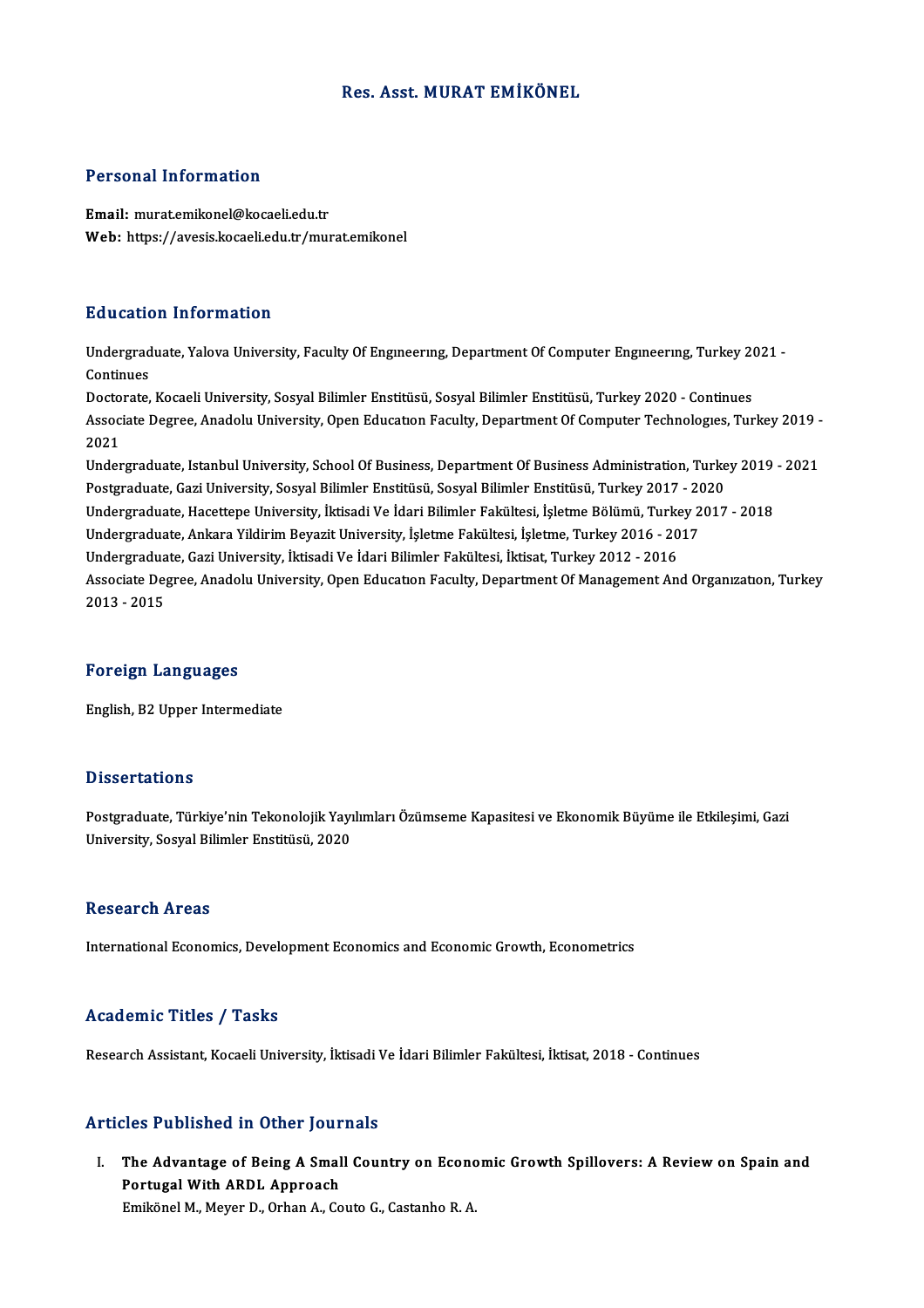WSEAS Transactions on Business and Economics, vol.19, pp.376-385, 2022 (Journal Indexed in ESCI)<br>Volatility and the Day of the Week Effect on Biteoin Petunne

- WSEAS Transactions on Business and Economics, vol.19, pp.376-385<br>II. Volatility and the Day of the Week Effect on Bitcoin Returns<br>OPHAN A, EMIZÖNEL M, EMIZÖNEL M WSEAS Transactions on Business and Economic Volatility and the Day of the Week I<br>ORHAN A., EMİKÖNEL M., EMİKÖNEL M.<br>Journal of Emerging Economics and Poli II. Volatility and the Day of the Week Effect on Bitcoin Returns<br>ORHAN A., EMIKÖNEL M., EMIKÖNEL M.<br>Journal of Emerging Economies and Policy, vol.6, no.2, pp.51-58, 2021 (Refereed Journals of Other Institutions)
- III. The Impact of International Organizations on Chinese Trade as the Determiner of Trade: The Gravity Journal of Emerging<br>The Impact of Int<br>Model Approach<br>Emikänel M The Impact<br>Model Appi<br>Emikönel M.<br>The Chinese Model Approach<br>Emikönel M.<br>The Chinese Economy, no.55, 2021 (Journal Indexed in ESCI)<br>Measuring Compotitiveness in Chinese Electrical Mash

Emikönel M.<br>The Chinese Economy, no.55, 2021 (Journal Indexed in ESCI)<br>IV. Measuring Competitiveness in Chinese Electrical Machinery and Equipment Industry<br>Emikönel M. The Chinese<br>Measuring<br>Emikönel M.<br>Academic Jeu Measuring Competitiveness in Chinese Electrical Machinery and Equipment Industry<br>Emikönel M.<br>Academic Journal of Economic Studies, vol.6, no.3, pp.180-186, 2020 (Refereed Journals of Other Institutions)<br>Türkiye İmelat Sana

Emikönel M.<br>Academic Journal of Economic Studies, vol.6, no.3, pp.180-186, 2020 (Refereed Journals of Other Insti<br>V. Türkiye İmalat Sanayinde Teknoloji Yayılımı ve Özümseme Kapasitesi: 2003-2017 Dönemi<br>Teknoğlu İ. Emik V. Türkiye İmalat Sanayinde Teknoloji Yayılımı ve Özümseme Kapasitesi: 2003-2017 Dönemi<br>Tokatlıoğlu İ., Emikönel M.

Ekonomik Yaklaşım Dergisi, vol.31, no.115, pp.161-183, 2020 (Refereed Journals of Other Institutions)

#### Books&Book Chapters

ooks & Book Chapters<br>I. Measuring the Effect of Wage Inequality on Income Distribution via Theil Index in the Manufacturing<br>Industry of Spain Pertugal Industry of Shapters<br>Industry of Spain-Portugal<br>SOVI II Ö B. OPHAN A. FMIVÖ

Industry of Spain-Portugal<br>SOYLUÖ.B., ORHAN A., EMİKÖNEL M.

Industry of Spain-Portugal<br>SOYLU Ö. B. , ORHAN A., EMİKÖNEL M.<br>in: Management and Conservation of Mediterranean Environments, Castanho Rui Alexandre, Gallardo José Martín,<br>Editor, JCLCLOBAL, np.208.224.2021. SOYLU Ö. B. , ORHAN A., EMİKÖNEL M.<br>in: Management and Conservation of M<br>Editor, IGI GLOBAL, pp.208-224, 2021<br>Comparative Advantage of Beland In: Management and Conservation of Mediterranean Environments, Castanho Rui Alexandre, Gallardo José Martín,<br>Editor, IGI GLOBAL, pp.208-224, 2021<br>II. Comparative Advantage of Poland in the Furniture Sector and Its Impact o

- Editor, IGI GLOBAL, pp.208-224, 2021<br>Comparative Advantage of Poland in<br>EMİKÖNEL M., İNCE M. R. , SOLMAZ A. R. Comparative Advantage of Poland in the Furniture Sector and Its Impact on EU28's Competitiv<br>EMİKÖNEL M., İNCE M. R. , SOLMAZ A. R.<br>in: Administrative and Economic Science Research, Theory, Unvan Yüksel Akay, Editor, Livre EMİKÖNEL M., İNCE M. R. , SOLMAZ A. R.<br>in: Administrative and Economic Science Research, Theory, Unvan Yüksel Akay, Editor, Livre de Lyon, Lyon,<br>pp.285-303, 2021
- III. Comparative Advantage of Poland in the Furniture Sector and its Impact on EU28's Competetiveness EMİKÖNELM., İNCEM.R. ,SOLMAZA.R. Comparative Advantage of Poland in the Furniture Sector and its Impact on EU28's Competetiv<br>EMİKÖNEL M., İNCE M. R. , SOLMAZ A. R.<br>in: Administrative and Economic Science Research, Theory, Unvan Yüksel Akay, Editor, Livre

EMIKÖNEL M., İNC<br>in: Administrative<br>pp.285-303, 2021<br>Türkiye'de Beel In: Administrative and Economic Science Research, Theory, Unvan Yüksel Akay, Editor, Livre de Lyon<br>pp.285-303, 2021<br>IV. Türkiye'de Reel Döviz Kuru ve Dış Ticaret İlişkisi: ARDL Sınır Testi Yaklaşımıyla Ölçümü<br>EMİKÖNEL

pp.285-303, 2<br><mark>Türkiye'de R</mark><br>EMİKÖNEL M.<br>in: Dünden Bu Türkiye'de Reel Döviz Kuru ve Dış Ticaret İlişkisi: ARDL Sınır Testi Yaklaşımıyla Ölçümü<br>EMİKÖNEL M.<br>in: Dünden Bugüne Ekonomi Yazıları IV, Akgül Işıl, Koç Selçuk, Gözen Mehmet Çağrı, Editor, Umuttepe Yayınları,<br>Kosasli pp

EMİKÖNEL M.<br>in: Dünden Bugüne Ekonomi Yazıları IV, Akgül Işıl, Koç Selçuk, Gözen Mehmet Çağrı, Editor, Umuttepe Yayınları,<br>Kocaeli, pp.79-89, 2021 in: Dünden Bugüne Ekonomi Yazıları IV, Akgül Işıl, Koç Selçuk, Gözen Mehmet Çağrı, Editor, Umuttepe Yayınları,<br>Kocaeli, pp.79-89, 2021<br>V. BİREYSEL KREDİ KULLANIMI VE ENFLASYON ARASINDAKİ İLİŞKİ: ARDL SINIR TESTİ YAKLAŞ

Kocaeli, pp.79-89, 2021<br>BİREYSEL KREDİ KULLANIMI VE E<br>TÜRKİYE ÜZERİNE BİR İNCELEME<br>EMİKÖNEL M. EMİKÖNEL M BİREYSEL KREDİ KULLAN<br>TÜRKİYE ÜZERİNE BİR İN<br>EMİKÖNEL M., EMİKÖNEL M.<br>in: Türkiye Ekonomisinde Ent

TÜRKİYE ÜZERİNE BİR İNCELEME<br>EMİKÖNEL M., EMİKÖNEL M.<br>in: Türkiye Ekonomisinde Enflasyon Dinamikleri, Songur Mehmet, Sertkaya Burak, Editor, Gazi Kitabevi, Ankara,<br>nn 177 190 2020 EMİKÖNEL M., EMİ<br>in: Türkiye Ekonon<br>pp.177-190, 2020<br>Euronean Consr in: Türkiye Ekonomisinde Enflasyon Dinamikleri, Songur Mehmet, S<br>pp.177-190, 2020<br>VI. European Congress on Economic Issues VI Bildiriler Kitabı<br>Gören M. G. (Editor), Inge M. B. (Editor), Emiltönel M. (Editor)

pp.177-190, 2020<br><mark>European Congress on Economic Issues VI Bildiriler Ki</mark><br>Gözen M. Ç. (Editor), İnce M. R. (Editor), Emikönel M. (Editor)<br>UmuttanaVayınları, Kasaeli, 2019 European Congress on Econol<br>Gözen M. Ç. (Editor), İnce M. R. (E<br>UmuttepeYayınları, Kocaeli, 2019

# UmuttepeYayınları, Kocaeli, 2019<br>Refereed Congress / Symposium Publications in Proceedings

efereed Congress / Symposium Publications in Proceedings<br>I. Kırılgan Beşli Ülkeleri için Döviz Kuru ve Enflasyon İlişkisi: ARDL Sınır Testi Yaklaşımı<br>Finikânel M. Orban A rəca dəngrəsə yer<br>Kırılgan Beşli Ülkele<br>Emikönel M., Orhan A. Kırılgan Beşli Ülkeleri için Döviz Kuru ve Enflasyon İlişkisi: ARDL Sınır Tes<br>Emikönel M., Orhan A.<br>21. Ulusal İktisat Kongresi (EKON-TEK 2021), Eskişehir, Turkey, 05 November 2021<br>Asıklanmış Karşılaştırmalı Üstünlükler ve

Emikönel M., Orhan A.<br>21. Ulusal İktisat Kongresi (EKON-TEK 2021), Eskişehir, Turkey, 05 November 2021<br>II. Açıklanmış Karşılaştırmalı Üstünlükler ve Diğer Rekabet Gücü Endeksleri:Türkiye Tahıl Sektörü